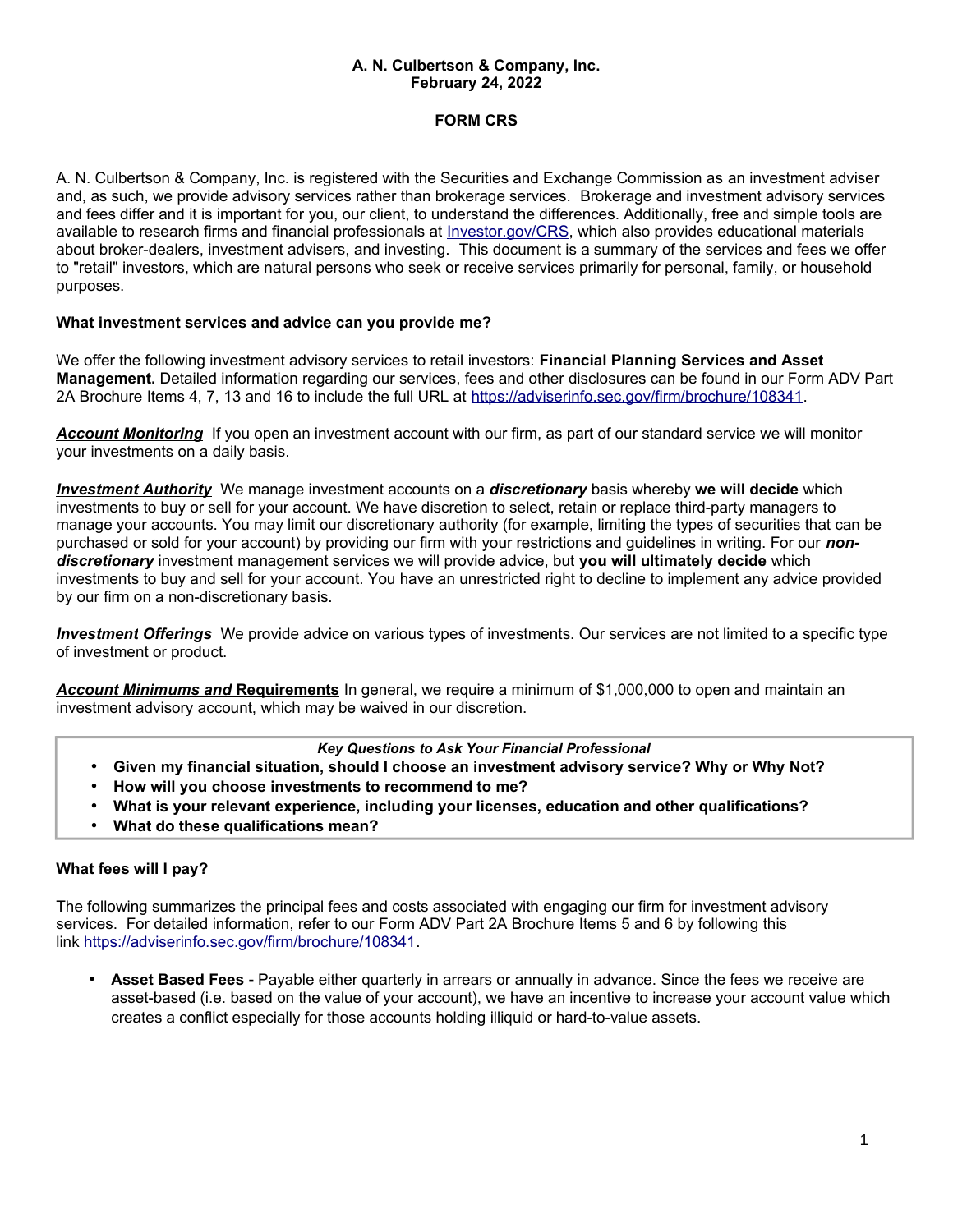Examples of the most common fees and costs applicable to our clients are:

- Custodian fees;
- Account maintenance fees;
- Fees related to mutual funds and exchange-traded funds;
- Transaction charges when purchasing or selling securities; and
- Other product-level fees associated with your investments

*You will pay fees and costs whether you make or lose money on your investments. Fees and costs will reduce any amount of money you make on your investments over time. Please make sure you understand what fees and costs you are paying.*

#### *Key Questions to Ask Your Financial Professional*

• **Help me understand how these fees and costs might affect my investments. If I give you \$10,000 to invest, how much will go to fees and costs, and how much will be invested for me?**

### **What are your legal obligations to me when acting as my investment adviser? How else does your firm make money and what conflicts of interest do you have?**

*When we act as your investment adviser***,** we have to act in your best interest and not put our interest ahead of yours. At the same time, the way we make money creates some conflicts with your interests. You should understand and ask us about these conflicts because they can affect the investment advice we provide you. Here are some examples to help you understand what this means.

• We do not make any money from our investment advisory services except as described above.

Refer to our Form ADV Part 2A Brochure by following this link <https://adviserinfo.sec.gov/firm/brochure/108341> to help you understand what conflicts exist.

# *Key Questions to Ask Your Financial Professional*

• **How might your conflicts of interest affect me, and how will you address them?**

## **How do your financial professionals make money?**

Our Company and the financial professional servicing your account(s) are compensated with salary, bonus, revenue and profit sharing. This creates a conflict of interest because our financial professionals' compensation is based on the amount of client assets they service.

## **Do you or your financial professionals have legal or disciplinary history?**

No, our firm and our financial professionals currently do not have any legal or disciplinary history to disclose. Visit **[Investor.gov/CRS](http://www.investor.gov/crs)** for a free and simple research tool.

## *Key Questions to Ask Your Financial Professional* • **As a financial professional, do you have any disciplinary history? For what type of conduct?**

You can find additional information about your investment advisory services and request a copy of the relationship summary at 434-972-7766 or by following this link [https://adviserinfo.sec.gov/firm/brochure/108341.](https://adviserinfo.sec.gov/firm/brochure/108341)

## *Key Questions to Ask Your Financial Professional*

- **Who is my primary contact person?**
- **Is he or she a representative of an investment adviser or a broker-dealer?**
- **Who can I talk to if I have concerns about how this person is treating me?**